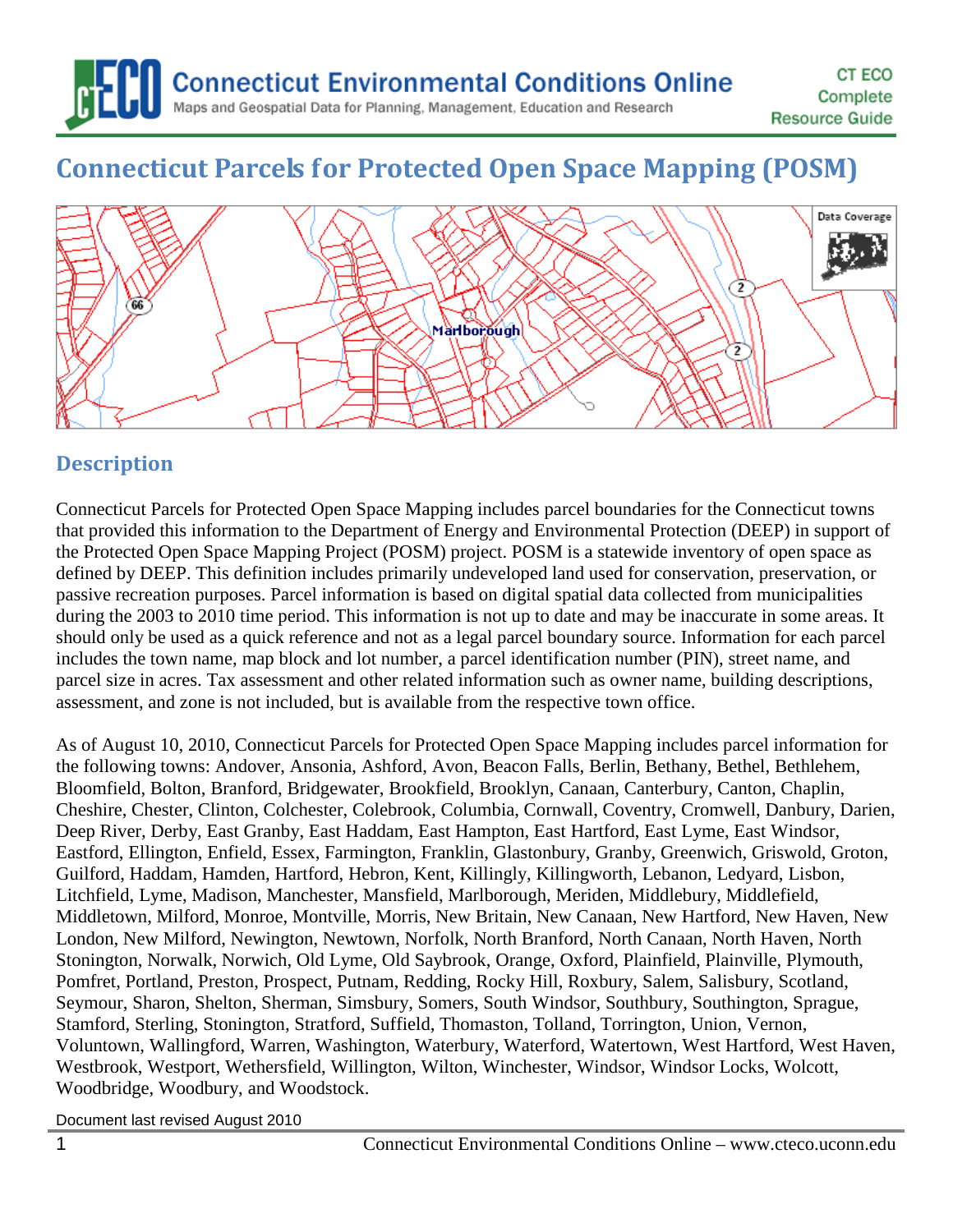## **Purpose**

Use this information to view parcel (lot) boundaries in Connecticut towns. This information was initially provided to the DEEP in support of the POSM Project. DEEP used these parcel boundaries as a research tool in identifying open space parcels in each town. This information may serve as a general reference to parcel level information available at the municipal level. It may be appropriate as a general overview or regional analysis. However, for more detailed site by site analysis purposes, the accuracy of this information should be checked and compared with information available from the respective town office or website. This information can be used with other related cadastral or parcel level data, such as Protected Open Space, DEP Property, Federal Open Space, orthophotography, and topography.

These data were collected and compiled at various scales and users should be aware that there is no consistent accuracy level. Use this information only as a general guide to parcel boundaries. These boundaries are not to be used for legal purposes and may not line up exactly with property boundaries depicted in other data. Recommended scale is 1:24,000.

## **Legend Description**

The legend is a single symbol, generally displayed as follows:

## **Use Limitations**

This information is not complete and not up to date. It only includes information for certain towns that provided information to the DEP for the POSM project. There is not a consistent source map scale due to the various approaches taken at the municipal level to digitize parcel boundaries and this should be kept in mind when using this information. The level of accuracy of the data, both in terms of the spatial data and attribute information, is unknown.

## **Related Information**

[Protected Open Space Mapping \(POSM\)](http://cteco.uconn.edu/guides/resource/CT_ECO_Resource_Guide_Protected_Open_Space.pdf) – CT ECO Complete Resource Guide [DEP Property](http://cteco.uconn.edu/guides/resource/CT_ECO_Resource_Guide_DEP_Property.pdf) – CT ECO Complete Resource Guide [1997 Municipal and Private Open Space](http://cteco.uconn.edu/guides/resource/CT_ECO_Resource_Guide_1997_Municipal_Private_Open_Space.pdf) – CT ECO Complete Resource Guide [Federal Open Space](http://cteco.uconn.edu/guides/resource/CT_ECO_Resource_Guide_Federal_Open_Space.pdf) – CT ECO Complete Resource Guide

## **Data Collection Date**

The date of each town's data is unknown. The data was collected by DEP between 2003 and 2009.

#### **Status**

Data is added upon receipt of parcel information from individual towns.

## **Map Scale**

Data collection and compilation methods varied. There is no consistent source map scale. No specific scale is recommended. This data should not be used for legal boundary purposes.

Document last revised August 2010